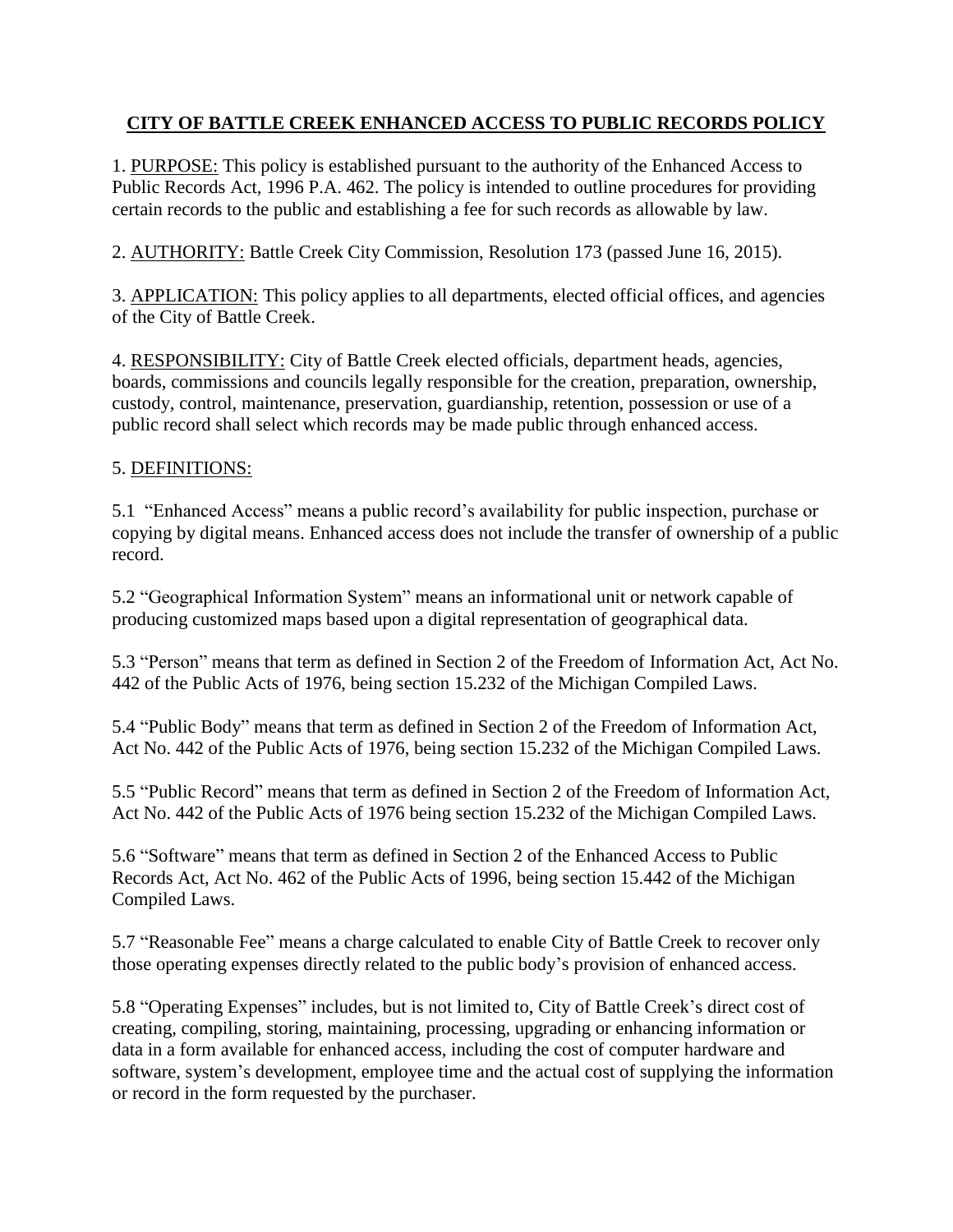## 6. POLICY:

# 6.1 Authorization

6.1.1Pursuant to Act No. 462 of the Public Acts of 1996, all City of Battle Creek government public bodies may provide enhanced access for the inspection, copying, or purchasing of a public record that is not confidential or otherwise exempt by law from full disclosure. [Sec. 3(1)(a); Sec. (3) of the Enhanced Access to Public Records Act, 1996 P.A. 462].

6.1.2 This policy does not require a public body to provide enhanced access to any specific public record. [Sec. 3(4) of the Enhanced Access to Public Records Act, 1996 P.A. 462].

6.1.3 Principles and policies to be considered in determining which public records shall be made available through enhanced access include, but are not limited to the following:

6.1.3(a) Management principles applied to information resources should be the same as those applied to other governmental resources.

6.1.3(b) Elected officials, department heads, agencies, boards, commissions, councils and other public bodies legally responsible for the creation, preparation, ownership, custody, control, maintenance, preservation, guardianship, retention, possession or use of a public record have the responsibility, authority and accountability for the management of public record information.

6.1.3(c) Information resources investments must be driven by legal, programmatic and governmental requirements.

6.1.3(d) City of Battle Creek government has a duty to ensure ownership of information products and City created intellectual property is protected and maintained.

6.1.4 Access to or output from a geographical information system shall be made available only in accordance with subsections (1), (2), and (3). Except as otherwise provided in subsections (1), (2), and (3), this act does not limit the inspection and copying of a public record pursuant to the Freedom of Information Act, 1976, PA 442, MCL 15.231 to 15.246. This section does not apply to public records prepared under an act or statute specifically authorizing the sale of those public records to the public, or where the amount of the fee for providing a copy of the public record is otherwise specifically provided by an act or statute. MCL 15.443 (4).

6.1.5 An individual elected or appointed to a board or governing body of a city, village, township, or county shall not have an ownership interest in, or accept compensation from a person who sells information that is obtained from a public record of that city, village, township, or county. MCL 15.444.

### 6.2 Fees

6.2.1 It is the policy of City of Battle Creek to charge a reasonable fee for providing enhanced access to selected public records [Sec. 3(1)(b) of the Enhanced Access to Public Records Act,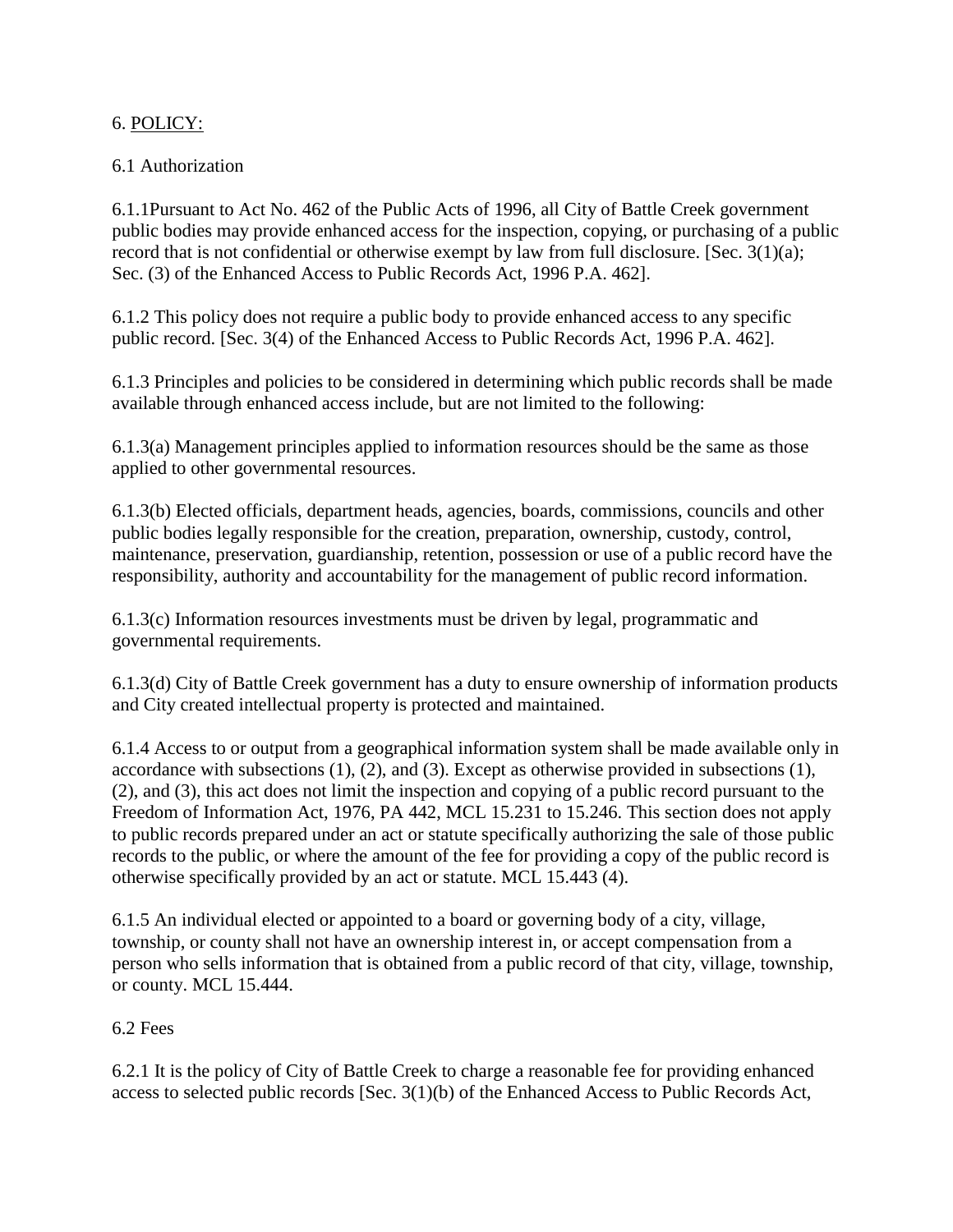1996 P.A. 462]. It is not the intent of this policy to sell actual data maintained as public records, rather it is intended as a reasonable method to recovering costs for providing enhanced records access to the data in the various forms available through technological enhancements., i.e. online access via the internet, direct dial-in service to a city computer, server, etc., magnetic disc, magnetic tape, paper products and labels generated by computerized means.

> 6.2.2 City of Battle Creek may furnish access or enhanced access without a charge, if in the city's determination a waiver or reduction of the fee is in the public interest because access or enhanced access can be considered as primarily benefitting the general public. Examples of such instances might include, but are not limited to:

6.2.2(a) The information is critical to public health or safety.

6.2.2(b) The information is required for non-profit research purposes such as academic or public interest research.

6.2.2(c) The information is required to meet legal, programmatic or governmental objectives.

6.2.2(d) The information explains the rights, entitlements and or obligations of individuals.

6.2.2(e) The cost of administering the fees would exceed the revenue to be collected.

6.2.2(f) The reasonable fee established would have a serious detrimental impact on the financial position of particular groups or classes of users.

 $6.2.2(g)$  The reasonable fee established would limit the number of users enough to compromise achieving program or other governmental objectives.

6.2.3 The City of Battle Creek Clerk's Office shall establish a reasonable fee(s) for enhanced access to a public record or for access to any proposed Geographical Information System or the output from a Geographical Information System.

6.2.4 Waiver or fee reductions for enhanced access to public records shall be decided by the elected official, department head, agency, board, commission, council, or other city public body legally responsible for the creation, preparation, ownership, custody, control, maintenance, preservation, guardianship, retention, possession or use of the public record(s) in question. The waiver or fee reductions shall be approved by the City Commissioners prior to such waiver or reduction.

### 6.3 Disclaimer

6.3.1 Recipients of access or enhanced access receive all information as is. City of Battle Creek, its officers, officials, employees, agents, volunteers, contractors, or its public bodies make no warranties of any kind, including but not limited to warranties of accuracy, fitness for a particular purpose or of a recipient's right of use. Recipients are solely responsible for